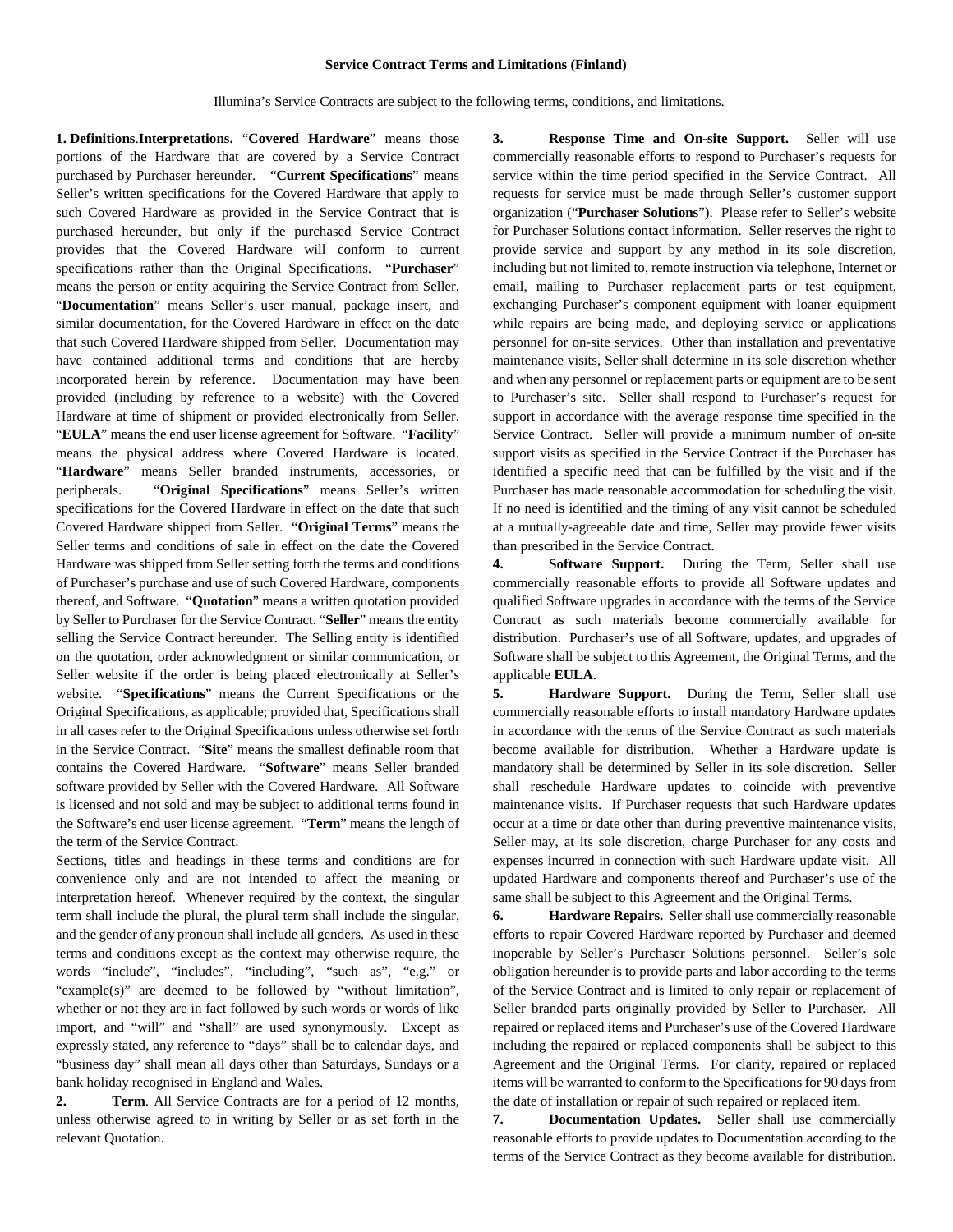Whether a Documentation update is mandatory shall be determined by Seller in its sole discretion. All updates to Documentation and Purchaser's use of the Documentation shall be subject to this Agreement and the Original Terms.

**8. Replacement Parts.** All replacement parts and components provided by Seller will be new or refurbished, in Seller's sole discretion, and shall be furnished on an exchange basis. All Hardware or components thereof or other parts removed for replacement shall become the property of Seller. All replaced parts and components and Purchaser's use of the Covered Hardware including the replaced parts and components shall be subject to this Agreement and the Original Terms. For clarity, repaired or replaced items will be warranted to conform to the Specifications for 90 days from the date of installation or repair of such repaired or replaced item.

**9. Loaner Hardware.** Seller may choose to provide, in its sole discretion, loaner hardware or components to Purchaser to substitute for the Covered Hardware or a component thereof, while service is being provided. Seller will be responsible for all costs associated with the shipment of such loaner hardware or components to Purchaser's Site, exclusive of any taxes or duties, which are the sole responsibility of Purchaser. Loaner hardware or components shall be certified by Seller's Purchaser Solutions using the same criteria as used for new hardware or components. Loaner hardware or components shall remain the sole property of Seller, and must be returned within 30 days of Seller's request. Purchaser's use of loaner hardware or components shall be subject to Seller's current terms and conditions of sale that apply to such loaner hardware or component.

**10. Preventative Maintenance Visits.** Seller will provide a preventative maintenance on-site visit according to the terms of the Service Contract, which may result in two to three days of system down time to Purchaser. Seller shall cooperate with Purchaser to schedule such preventative maintenance visits at a time that is mutually convenient for both parties. All such preventative maintenance services will be provided by Seller designated service personnel. All travel, labor and parts/materials expenses associated with prescribed preventative maintenance visits, visits to service, repair or replace covered items, and applications support visits as provided for in the Service Contract are included in the price set forth for such Service Contract. Preventative maintenance services include testing and adjusting the Covered Hardware to the Specifications. If any preventative maintenance visit within the Term is precluded due to Purchaser's inability to provide a sufficient time period for such services and down time, Seller shall not be obligated to provide a substitute preventative maintenance visit. Seller shall not be liable for any economic, consequential, incidental, special or other damages or losses of any kind resulting from the down time during such preventative maintenance visits.

## **11. Purchaser Responsibilities**.

a. Proper Use: The performance of Covered Hardware when operated in corrosive environments, or in conditions, or in a manner, outside of the Specifications including Seller's site requirements found in the Documentation or not in accordance with its Documentation may have their performance adversely affected, and are therefore not guaranteed hereunder. The Purchaser agrees to use the Covered Hardware in a safe and reasonable manner pursuant to the Documentation and the Original Terms.

b. Access: The Purchaser will provide Seller with access to the Covered Hardware along with adequate working space and facilities within a reasonable distance of the Covered Hardware. Access will also be provided to all information and facilities that are reasonably necessary for Seller to service the Covered Hardware.

c. Data Back-up and Security: The Purchaser is responsible for maintaining a procedure to reconstruct any lost or altered files, data, or programs, as well as for the security of all confidential, proprietary, and classified information.

d. Networking: The Purchaser is responsible for maintaining all computer networking as it relates to the integration of any components of the Covered Hardware outside of such system and within the Purchaser's network.

e. Representative: A representative of Purchaser will be present on-site at all times service is being performed by Seller's designated service personnel.

f. Toxic/BioHazardous Substances: The Purchaser will notify Seller in writing if any Covered Hardware is used for analysis of toxic, hazardous or dangerous substances. Such Covered Hardware must be decontaminated by Purchaser in accordance with Seller's decontamination procedures and Purchaser shall fax a completed and executed Decontamination Certificate to Purchaser Solutions before any service may be performed on the Covered Hardware.

g. Environment: The Purchaser agrees to provide Seller's designated service personnel with a safe environment for their work.

h. Disposal of Waste Products: The Purchaser is responsible for the proper disposal of waste products that result from maintenance and service work on the Covered Hardware.

i. Facilities: The Purchaser is responsible for ensuring that the Site will adhere to Seller's site requirements found in the Documentation or Specifications. Any material deviation from Seller's site requirements affecting the proper functioning of the Covered Hardware shall relieve Seller of its obligations under this Agreement, including without limitation, under the Service Contract.

**12. Exclusions and Restrictions**. The terms of this Agreement cover maintenance and repair for conditions that result from normal use and operation as described in the Documentation for the Covered Hardware. Seller will not be obligated to perform maintenance or repair on any Covered Hardware which, in its reasonable judgment:

a. Has been subjected to abuse, misuse, neglect, negligence, accident, improper testing, improper installation other than installation performed by Seller authorised personnel, improper storage, improper handling, or use contrary to any instructions issued by Seller or has been used in any manner inconsistent with its Documentation:

b. Has been repaired, altered, disassembled, reassembled, or damaged as a result of modifications made to the Covered Hardware that were not authorised in writing by Seller;

c. Has been damaged by environmental conditions at the Site;

d. Has not been installed, operated, repaired and maintained in accordance with its Documentation or has been damaged due to operators failing to perform standard operating procedures or routine maintenance as prescribed in the applicable Documentation;

e. Has been moved from the Site by persons not expressly authorised in writing by Seller;

f. Has been used with any third party software, hardware, or item including, without limitation, reagent which has not been previously approved in writing by Seller;

g. Has been exposed to Bio-safety Level 3 or 4 agents (as defined by The United States' Occupational Safety and Health Administration) or corresponding agents as defined in applicable local law;

h. Has been exposed to radioactivity, and has not been decontaminated to below exempt levels; or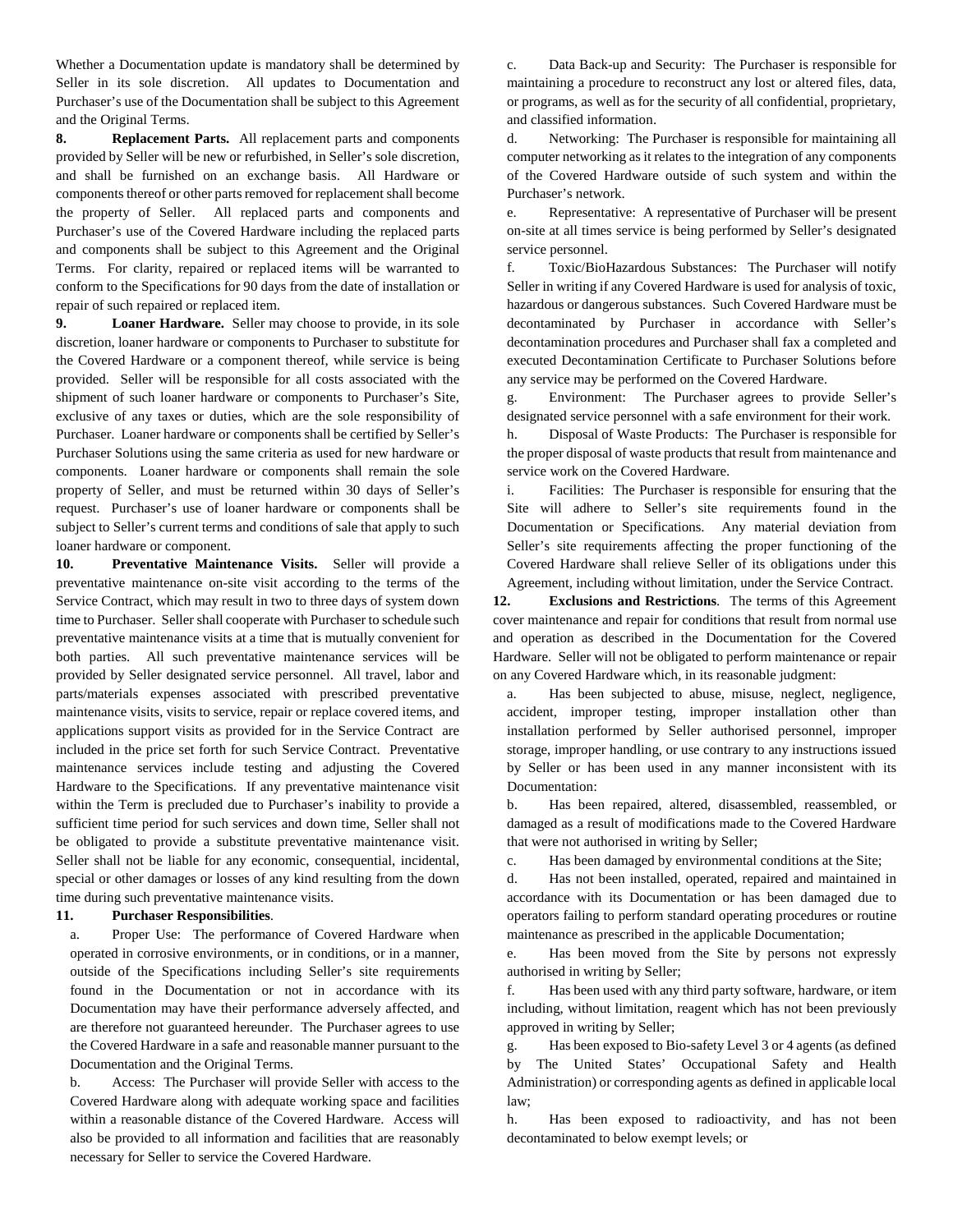i. Has been damaged due to an act of Force Majeure as defined herein.

**13. Services by Third Parties on Seller' Behalf**. Seller reserves the right to retain or contract outside vendors of its choosing to provide service and support hereunder. In any instance where the terms and conditions of such vendor's service, support, and warranty agreement conflicts with the terms and conditions of this Agreement, the terms and conditions of this Agreement shall govern; provided, however that any exclusions on coverage contained in an OEM vendor's terms and conditions shall remain in full force and effect.

**14. Relocation of Hardware**. All Service Contracts terminate automatically with immediate effect and without the need for notice to Purchaser if Covered Hardware is moved to a different Facility. Upon such termination, Seller will credit Purchaser's account with Seller an amount equal to the unused portion of the Service Contract; provided that, Purchaser pre-paid for the Service Contract in full. If Seller conducts the move of the Covered Hardware on Purchaser's behalf then Seller and Purchaser will enter into a new Service Contract for such Covered Hardware at the new Facility.

**15. Export of Hardware**. Purchaser agrees not to move or relocate Covered Hardware outside of the country to which Seller originally shipped it without the expressly written authorization of an officer of Seller.

**16. Recertification Requirement**. Hardware not under an existing Service Contract is only eligible for a Service Contract if Seller has inspected the Hardware and its ancillary equipment and provided a written notice to Purchaser that the Hardware is eligible for a Service Contract ("**Recertification Requirement**"). Purchaser acknowledges that Hardware may have to be repaired, at Purchaser's sole expense, prior to being eligible for a Service Contract. Accordingly, Seller recommends that Purchaser renew its existing Service Contracts prior to their expiration.

**17. Renewal of Service Contract**. If Purchaser renews the Service Contract on a piece of Covered Hardware prior to the expiration of the Service Contract Seller will waive the Recertification Requirement.

**18. Early Termination of Service Contract**. Purchaser or Seller may, in their sole discretion, terminate the Service Contract early by providing 30 days prior written notice to the other. Upon such termination, Seller will credit Purchaser's account with Seller an amount equal to the unused portion of the Service Contract; provided that, Purchaser pre-paid for the Service Contract in full; and provided further that, the amount of such credit will be reduced by the amount of any discount Seller provided Purchaser as a result of Seller purchasing a multi-year Service Contract ("**Unearned Discount**"). In the event Purchaser's Unearned Discount exceeds the amount of credit that Seller would provide under this provision, Seller will invoice Purchaser the difference and such invoice shall be paid within 30 days.

**19. Non**-**Transferable**. All Service Contracts are personal to the original Purchaser of the Covered Hardware and may not be transferred or assigned to any third party.

**20. Force Majeure**. Seller shall not be in breach of these terms and conditions nor liable for any failure to perform or delay attributable in whole or in part to any cause beyond its reasonable control, including but not limited to acts of God, fire, flood, tornado, earthquake, hurricane, lightning, any action taken by a government or regulatory authority, actual or threatened acts of war, terrorism, civil disturbance or insurrection, sabotage, labor shortages or disputes, failure or delay in delivery by Seller's suppliers or subcontractors, transportation difficulties, interruption or failure of any utility service, raw materials or equipment, or Purchaser's fault or negligence. In the event of any such delay the delivery date shall be deferred for a period equal to the time lost by reason of the delay.

**21. Unauthorised Activities**. Purchaser agrees not to, nor authorised any third party to, engage in any of the following activities: (i) to the extent not otherwise permitted by law to disassemble, reverseengineer, reverse-compile, or reverse-assemble the Covered Hardware or an items provided hereunder (collectively "**Materials**"), (ii) to the extent not otherwise permitted by law to separate, extract, or isolate components of the Materials or subject the Materials or components thereof to any analysis not expressly authorised in the Documentation, (iii) to the extent not otherwise permitted by law to gain access to or attempt to determine the methods of operation of the Materials, or (iv) to the extent not otherwise permitted by law to transfer to a third-party, or grant a sublicense to, any Software or any third-party software provided hereunder. Purchaser further agrees that the contents of and methods of operation of the Materials are proprietary to Seller and the Materials contains or embodies trade secrets of Seller. The restrictions found in these terms and conditions-control the sale of and use of the Products by Purchaser.

**22. Limited Liability**. **TO THE EXTENT PERMITTED BY LAW, IN NO EVENT SHALL SELLER OR ITS SUPPLIERS BE LIABLE TO PURCHASER OR ANY THIRD PARTY FOR COSTS OF PROCUREMENT OF SUBSTITUTE PRODUCTS OR SERVICES, LOST PROFITS, DATA OR BUSINESS, OR FOR ANY INDIRECT, SPECIAL, INCIDENTAL, OR CONSEQUENTIAL, DAMAGES OF ANY KIND ARISING OUT OF OR IN CONNECTION WITH, WITHOUT LIMITATION, THE SALE OF THE COVERED HARDWARE OR SERVICE CONTRACT, THE USE OF THE COVERED HARDWARE, THE ITEMS AND SERVICES PROVIDED HEREUNDER, SELLER'S PERFORMANCE HEREUNDER OR ANY OF THESE TERMS AND CONDITIONS, HOWEVER ARISING OR CAUSED AND ON ANY THEORY OF LIABILITY (WHETHER IN CONTRACT, TORT (INCLUDING NEGLIGENCE), STATUTORY OR OTHERWISE).**

**TO THE EXTENT PERMITTED BY LAW, SELLER'S TOTAL AND CUMULATIVE LIABILITY TO PURCHASER OR ANY THIRD PARTY ARISING OUT OF OR IN CONNECTION WITH THESE TERMS AND CONDITIONS, INCLUDING WITHOUT LIMITATION, THE COVERED HARDWARE OR ITEMS PROVIDED HEREUNDER (INCLUDING USE THEREOF), THE SERVICE CONTRACT, THE SERVICES PROVIDED HEREUNDER, AND SELLER'S PERFORMANCE HEREUNDER, WHETHER IN CONTRACT, TORT (INCLUDING NEGLIGENCE), STATUTORY DUTY OR OTHERWISE, SHALL IN NO EVENT EXCEED THE AMOUNT PAID TO SELLER FOR THE SERVICE CONTRACT AND BILLABLE SERVICES.** 

**23. Limitations on Warranties**. **TO THE EXTENT PERMITTED BY LAW AND SUBJECT TO THE EXPRESS WARRANTIES MADE IN THESE TERMS AND CONDITIONS SELLER MAKES NO (AND EXPRESSLY DISCLAIMS ALL) WARRANTIES, EXPRESS** OR **IMPLIED, WITH RESPECT TO THE COVERED HARDWARE, THE ITEMS PROVIDED HEREUNDER, THE SERVICE CONTRACTS, AND THE SERVICES PROVIDED HEREUNDER, INCLUDING WITHOUT LIMITATION, ANY IMPLIED WARRANTY OF**